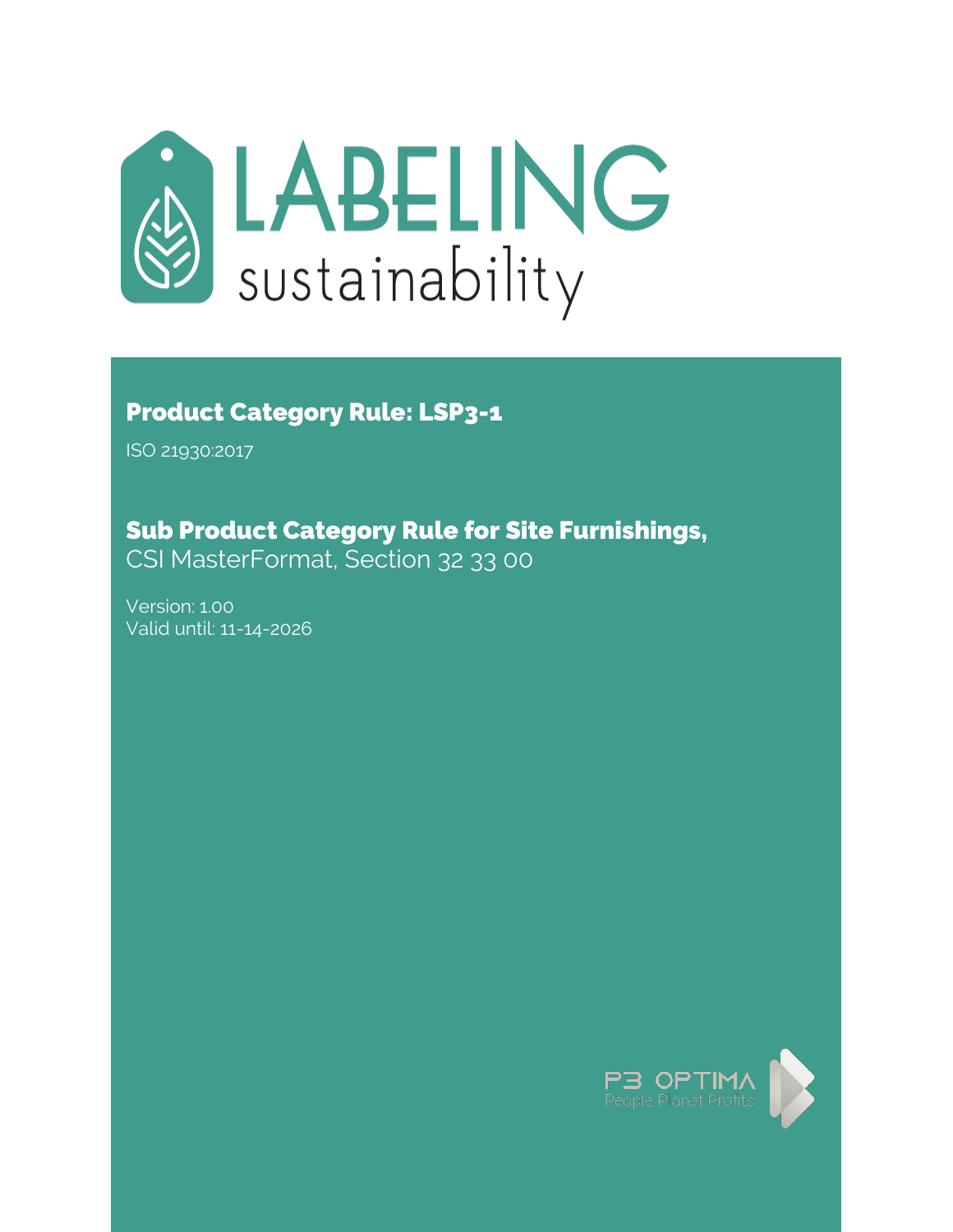# <span id="page-1-0"></span>**Program Operators**

The Subcategory Rule for Site Furnishings, CSI MasterFormat Section 32 33 00 was a collaboration between Labeling Sustainability and P3 Optima. The intent of this project was to develop a North American PCR for Site Furniture.

#### **Denice Viktoria Staaf**

Labeling Sustainability 11670 W Sunset Blvd. Los Angeles, CA 90049 +1 (310) 210-5247 dstaaf@labelingsustainability.com www.labelingsustainability.com

#### **Jaitegh Singh**

P3 Optima 537 McLeod Street Ottawa, ON - K1R5R2 +1(873)353-5510 jaiteghsingh@p3optima.com www.p3optima.com

# <span id="page-1-1"></span>**PCR** Contributors

Labeling Sustainability and P3 Optima would like to that the following individuals for their knowledge and time. All comments were reviewed and incorporated into the final version.

| Robert B. Pojasek,                          | Adam Schwegel, CDT, Aaron Dawson    |                                                    | <b>Kelly Nettleton</b> |
|---------------------------------------------|-------------------------------------|----------------------------------------------------|------------------------|
| Ph.D.                                       | <b>SCIP</b>                         | Maglin Site Furniture                              | Maglin Site Furniture  |
| President                                   | ZeroDocs.com                        | 3-468 Innovation Way                               | 3-468 Innovation Way   |
| Pojasek & Associates                        | 120 Avento                          | Woodstock, ON                                      | Woodstock, ON          |
| 33 Wilbur Ave.                              | Irvine, CA 92602                    | N4V 0B9                                            | N4V 0B9                |
| Arlington, MA 02476<br>rpojasek@sprynet.com | (800) 927-5585<br>adam@zerodocs.com | aaron.dawson@maglin.com kelly.nettleton@maglin.com |                        |

# <span id="page-1-3"></span><span id="page-1-2"></span>**PCR** Reviewer

# **Revision Log**

| Date        | <b>Description of Change</b>                                                                                        | <b>Initials</b> |
|-------------|---------------------------------------------------------------------------------------------------------------------|-----------------|
| Version 1.0 |                                                                                                                     |                 |
| 11/8/2021   | PCR "Sub Product Category Rule for Site Furnishings,<br>CSI MasterFormat, Section 32 33 00' sent to PCR<br>Reviewer | <b>DVS</b>      |
|             |                                                                                                                     |                 |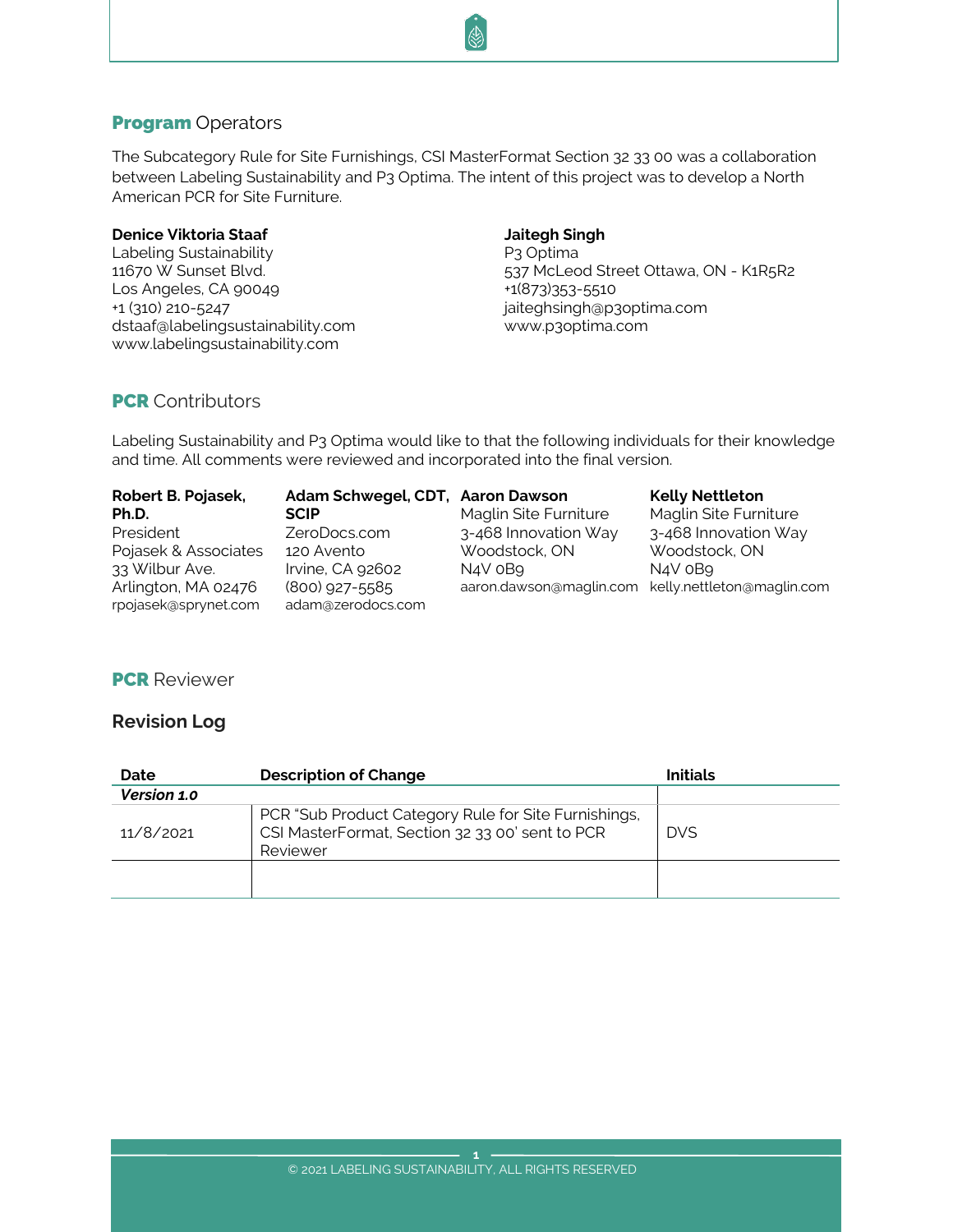# Table of Contents

| 5.5 Comparability of Epds For Commercial Projects, New Construction, Renovation, and Existing |  |
|-----------------------------------------------------------------------------------------------|--|
|                                                                                               |  |
|                                                                                               |  |
|                                                                                               |  |
|                                                                                               |  |
|                                                                                               |  |
|                                                                                               |  |
|                                                                                               |  |
|                                                                                               |  |
|                                                                                               |  |
|                                                                                               |  |
|                                                                                               |  |
|                                                                                               |  |
|                                                                                               |  |
|                                                                                               |  |

<sup>O</sup>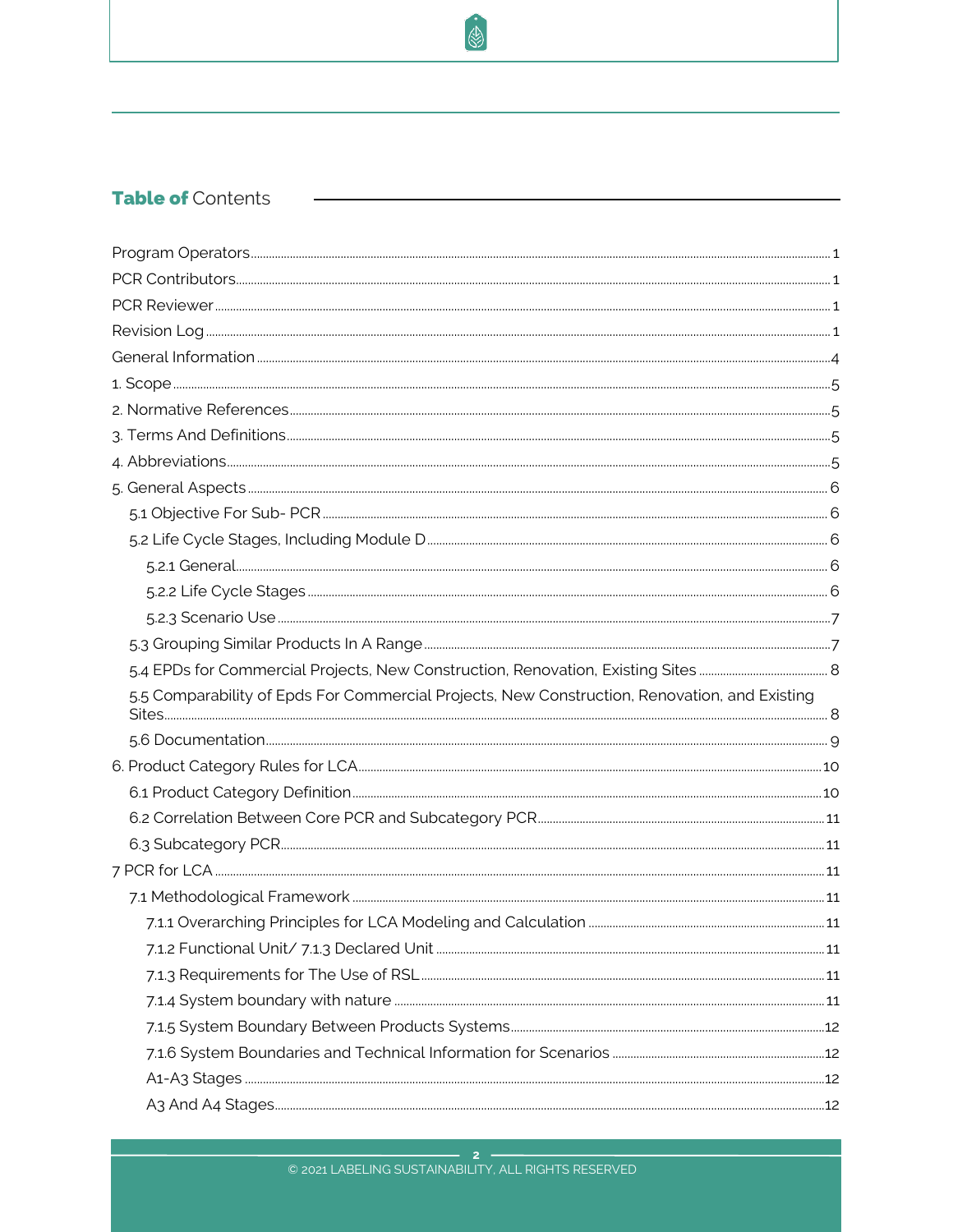# O.

| 7.3 Impact Assessment Indicators Describing Main Environmental Impacts Derived From LCA 15 |  |
|--------------------------------------------------------------------------------------------|--|
|                                                                                            |  |
|                                                                                            |  |
|                                                                                            |  |
|                                                                                            |  |
|                                                                                            |  |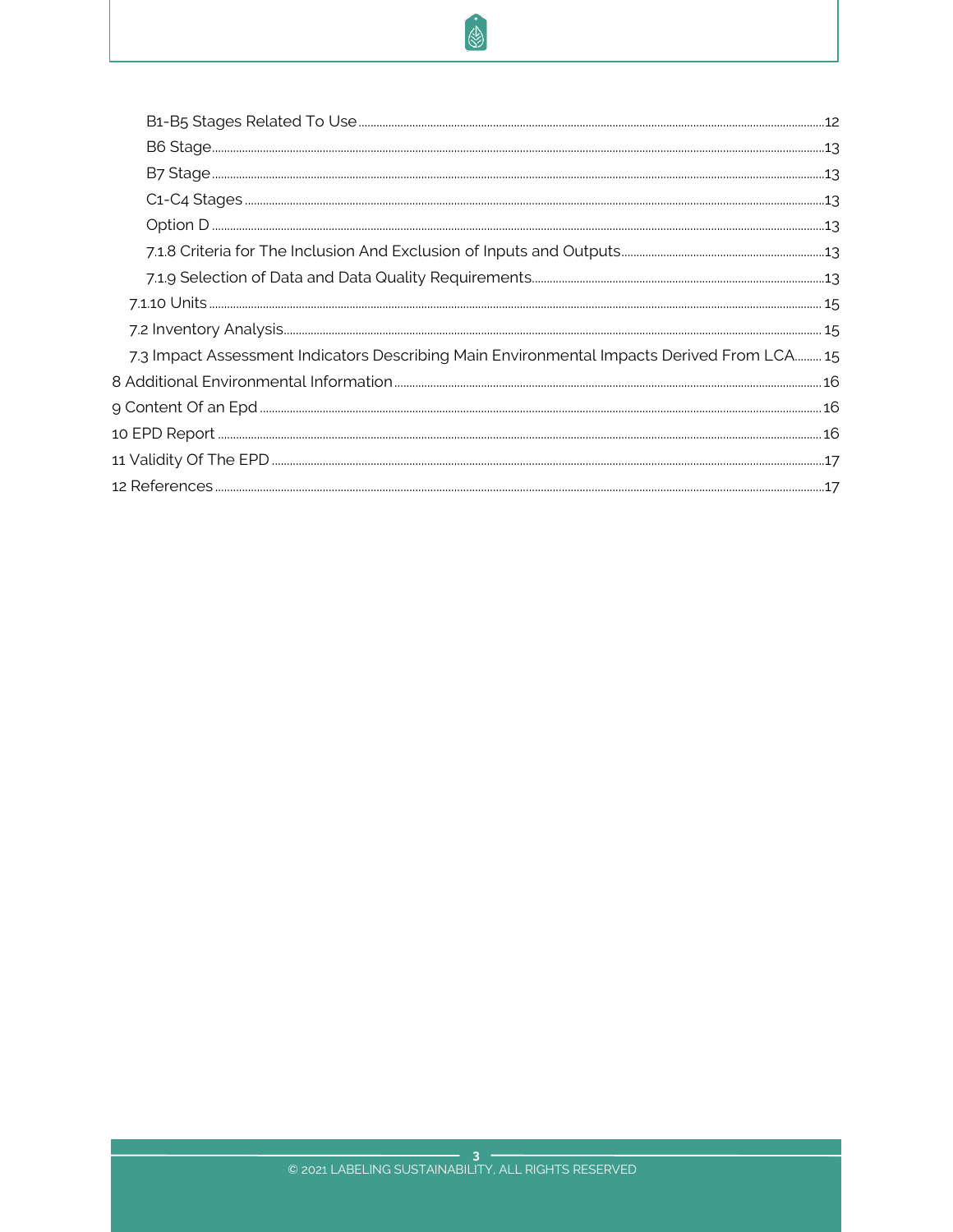# <span id="page-4-0"></span>**General Information**

This Sub Product Category Rule (Sub PCR) shall be used to prepare Type III Environmental Product Declarations (EPDs) for site furnishings as categorized by the Construction Specifications Institute (CSI) MasterFormat section 32 33 00. Examples of the types of site furniture covered by this Section are detailed as subcategories:

| 32 33 13    | Site Bicycle Racks                |
|-------------|-----------------------------------|
| 32 22 14    | Site Bicycle Lockers              |
| 32 33 23    | Site Trash and Litter Receptacles |
| 32 33 33    | <b>Site Manufactured Planters</b> |
| 32 33 43    | Site Seating and Tables           |
| 32 33 43 13 | <b>Site Seating</b>               |
| 32 33 43 53 | Site Tables (1)                   |

This PCR includes the manufacture of the products constructed from singular or multiple materials including, but not limited to, the following: wood, metal, plastic, particleboard, medium-density fiberboard (MDF), bio-based materials, or mixtures of other materials. This PCR is valid through January 31, 2026. The primary PCR for this standard is ISO 21930:2017 *Sustainability in buildings and civil engineering works — Core rules for environmental product declarations of construction products and services*.

This PCR complies with ISO 14044: 2006, *Environmental management – Life cycle assessment – Requirements and guidelines* and ISO 14025: 2006, *Environmental management – Type III environmental declarations – Principles and procedures*. Using this PCR consists of two parts. The first part follows ISO 21930:2017, the internationally adopted common requirement for creating Type III EPDs for construction products and services. The second part is this sub-PCR which outlines the conditions that are specific to site furnishings. When preparing an EPD for site furnishings, all requirements outlined in ISO 21930:2017 and this sub-PCR, *Sub Product Category Rule for Site Furnishings, CSI MasterFormat, Section 323300,* must be followed. The purpose of this document is to define the scope of the project for performing the underlying life cycle assessment (LCA) to ensure comparability between EPDs.

This PCR was created in a collaboration between the North American Program Operators Labeling Sustainability Inc (United States) and P3 Optima (Canada). The scope of this PCR was based on the availability of information and is primarily North American based. Because the furniture industry is global, global adoption and uniformity of this PCR may be addressed in future revisions as the industry need arises. Due to time and availability, there are limitations of specificity in the document. To ensure completeness and consistency, the PCR shall be based on one or more life cycle assessments, per the ISO 14040 series of standards, and other relevant studies to identify requirements for additional environmental information. The PCR document shall reference these life cycle assessments and other relevant studies, including two fully adopted PCRs, one from Europe and one U.S. version. These documents were used as guidance documents for this PCR, and two (2) registered EPDs by the Program Operator, EPD Norge. The documents provided the minimum reference information needed to complete the LCA/EPD process for furniture, specifically site furniture. In addition, this EPD was created to include more relevant information on the chemical transparency of the furniture products, which does not appear in any of the reference documents. The following documents were used:

- NPCR 026 Part B for Furniture, The Norwegian EPD Foundation, Version 2.0 (PCR)
	- o Type II Environmental Product Declaration for Urban bicycle post, C, Vestre, Published August 26, 2021
	- o Type II Environmental Product Declaration for April seat, C, Vestre, Published August 26, 2021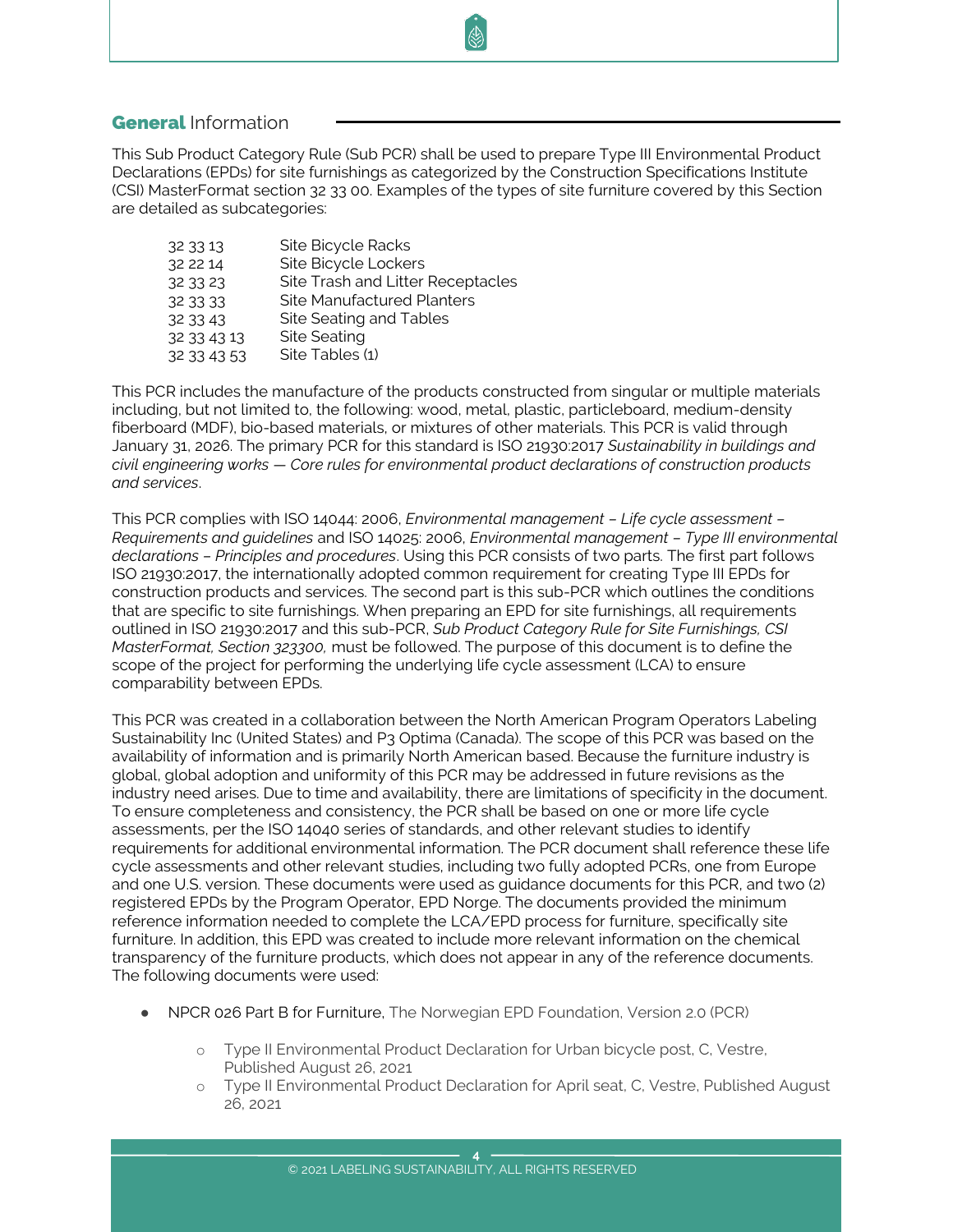● Product Category Rule for Environmental Product Declarations BIFMA PCR for Seating: UNCPC 3811 Version 3, NSF International, September 20, 2020

The purpose of this PCR is to provide transparent guidance for an LCA/EPD Preparer to conduct an LCA and develop an EPD that assists an organization in measuring progress towards environmental improvements of the organization's products being studied and in communicating environmental information about the product to their stakeholders. The inclusion of the CSI MasterFormat sections and nomenclature to this document assists the primary uses of the EPD for Site Furnishings and architects in understanding the information's grouping and primary category organization. The goal of this PCR reorganization is to provide the maximum information to projects architects to make the best decision for their project.

This PCR was not written to support comparative assertions between products based on different PCRs or different calculation models. As a result, they may not be comparable. When attempting to compare EPDs or life cycle impacts of products from other manufacturers, the user should be aware of the variability in the results, due to and not limited to, the practitioner's assumptions, the data year, the source of the data used in the study and the software tool used to conduct it.

#### <span id="page-5-0"></span>1. Scope

This sub-PCR complements the core rules for the product category of construction products as defined in ISO 21930:2017 and is intended to be used in conjunction with that standard. This sub-PCR is not designed to be a stand-alone PCR nor be used singularly. This sub-PCR adds specificity to the guidelines for developing an ISO 14025 conformant Type III Environmental Product Declaration, based on an ISO 14040 and ISO 14044 conformant LCA, specifically for site furnishings. This PCR shall, at a minimum, calculate the environmental impacts of each life cycle stage as outlined in 5.2.2 Life Cycle Stages, Option 1 or Option 2. As a sub-PCR and following ISO 21930:2017 guidelines, the following are not subject to change from the Core PCR, ISO 21930:2017 *Sustainability in buildings and civil engineering works — Core rules for environmental product declarations of construction products and services.* According to Section 6.1 of ISO 21930:2017, the sub-PCR shall include the methodological framework, inventory analysis, impact assessment with the characterization methods, contents of EPD, and any additional instructions for verification of the EPD.

#### <span id="page-5-1"></span>2. Normative References

As per the core PCR, ISO 21930:2017, *Sustainability in buildings and civil engineering works — Core rules for environmental product declarations of construction products and services*. The standard shall be referred to further in this document as the core PCR or the primary PCR.

#### <span id="page-5-2"></span>**3. Terms and Definitions**

As per the core PCR, ISO 21930:2017.

#### <span id="page-5-3"></span>4. Abbreviations

As per the core PCR, ISO 21930:2017.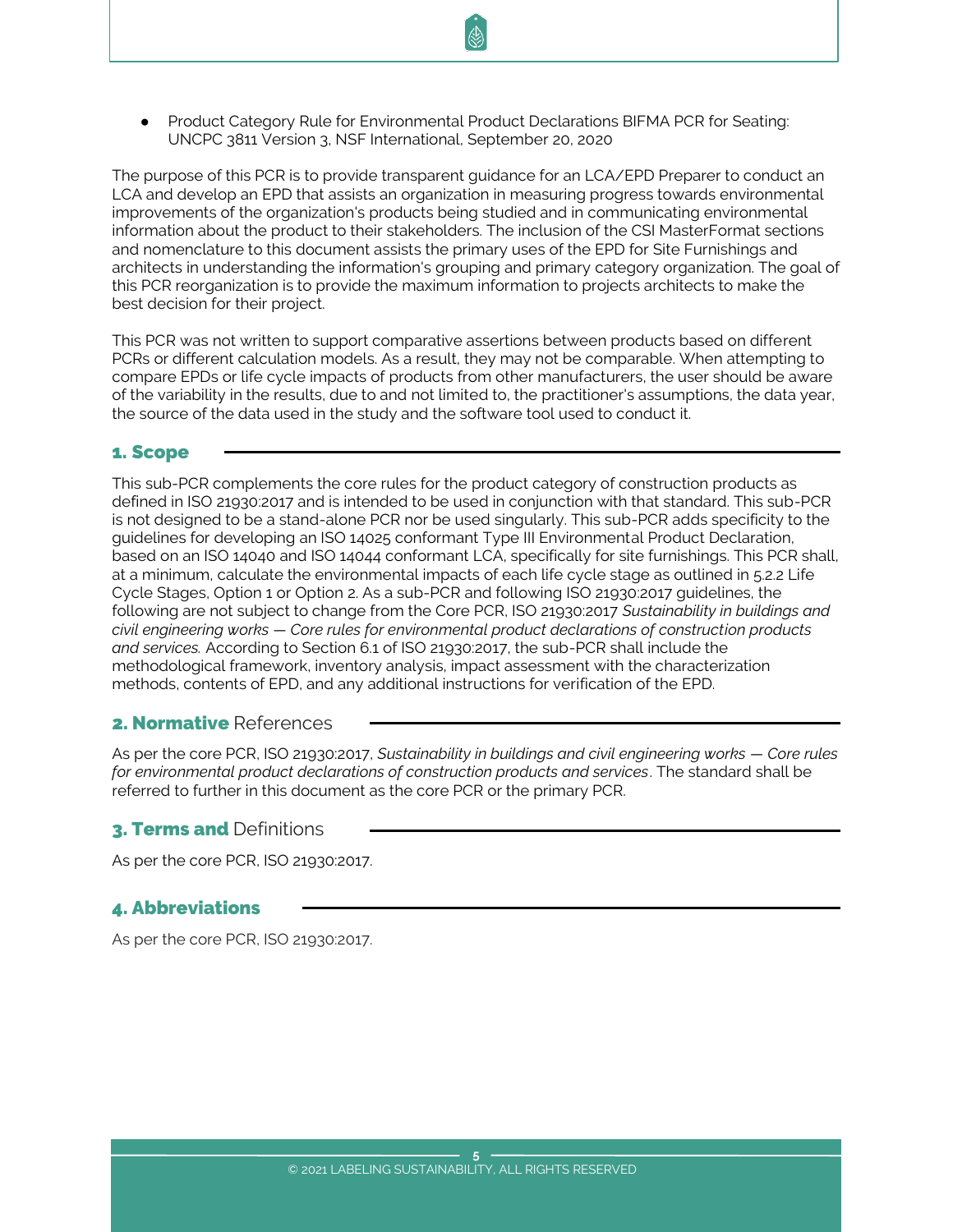# <span id="page-6-0"></span>**5. General Aspects**

### <span id="page-6-1"></span>**5.1 Objective for Sub-PCR**

The objective of this sub-PCR for site furnishings is to:

- Define an alternate method to reporting on a range of products, conforming to the core PCR
- Define how the mandatory parameters shall be organized and reported for a range of products
- Describe further which stages of a product's life cycle are to be considered in the EPD and which processes are to be included in the life cycle stages as it pertains site furnishings
- Addition and explanation of the chemical inventory requirements for paint, finishing, adhesives, and sealants

#### <span id="page-6-3"></span><span id="page-6-2"></span>**5.2 Life Cycle Stages, Including Module D**

#### <span id="page-6-4"></span>**5.2.1 General**

#### **5.2.2 Life Cycle Stages**

The EPDs for site furnishings shall follow the modules and life cycle stages in Core PCR, ISO 21930:2017, Section 5.2 Life Cycle Stages, Including Module D first. Further clarification on the life cycle stages that must be included per this sub-PCR are:

Option 1: EPD, **Cradle-to-Gate** with options, as a minimum A1-A3:

- Mandatory: Information modules A1-A3
- Optional: Information modules A5
- Optional: Information modules B1-B7
- Optional: Information modules C1-C4
- Optional: Information module D

#### Option 2: EPD, **Cradle-to-Grave**, as a minimum A1-C4:

- Mandatory: Information modules A1- A3
- Mandatory: Information module A4-A5
- Mandatory: Information module B1 B7
- Mandatory: Information modules C1-C4
- Optional: Information module D

#### Table 1: **Life Cycle Stages including the optional Model D, adapted from ISO 21930:2017 (2)**

|                | $A1 - A3$<br>Production                         | $A4 - A5$<br>Construction    | <b>B1-B7</b><br><b>Use Stage</b>                                                          | $C1-C4$<br><b>End of Life</b>                                                                                    | D<br><b>Benefits from</b><br>Reuse &<br>Recycling |
|----------------|-------------------------------------------------|------------------------------|-------------------------------------------------------------------------------------------|------------------------------------------------------------------------------------------------------------------|---------------------------------------------------|
| Cradle to Gate | A1: Mandatory<br>A2: Mandatory<br>A3: Mandatory | A4: Optional<br>A5: Optional | B1-B7: Optional<br>(Scenario)<br>B6: Optional<br>(Scenario)<br>B7: Optional<br>(Scenario) | C1: Optional<br>(Scenario)<br>C <sub>2</sub> : Optional<br>(Scenario)<br>C <sub>3</sub> : Optional<br>(Scenario) | Optional<br>(Scenario)                            |

**6**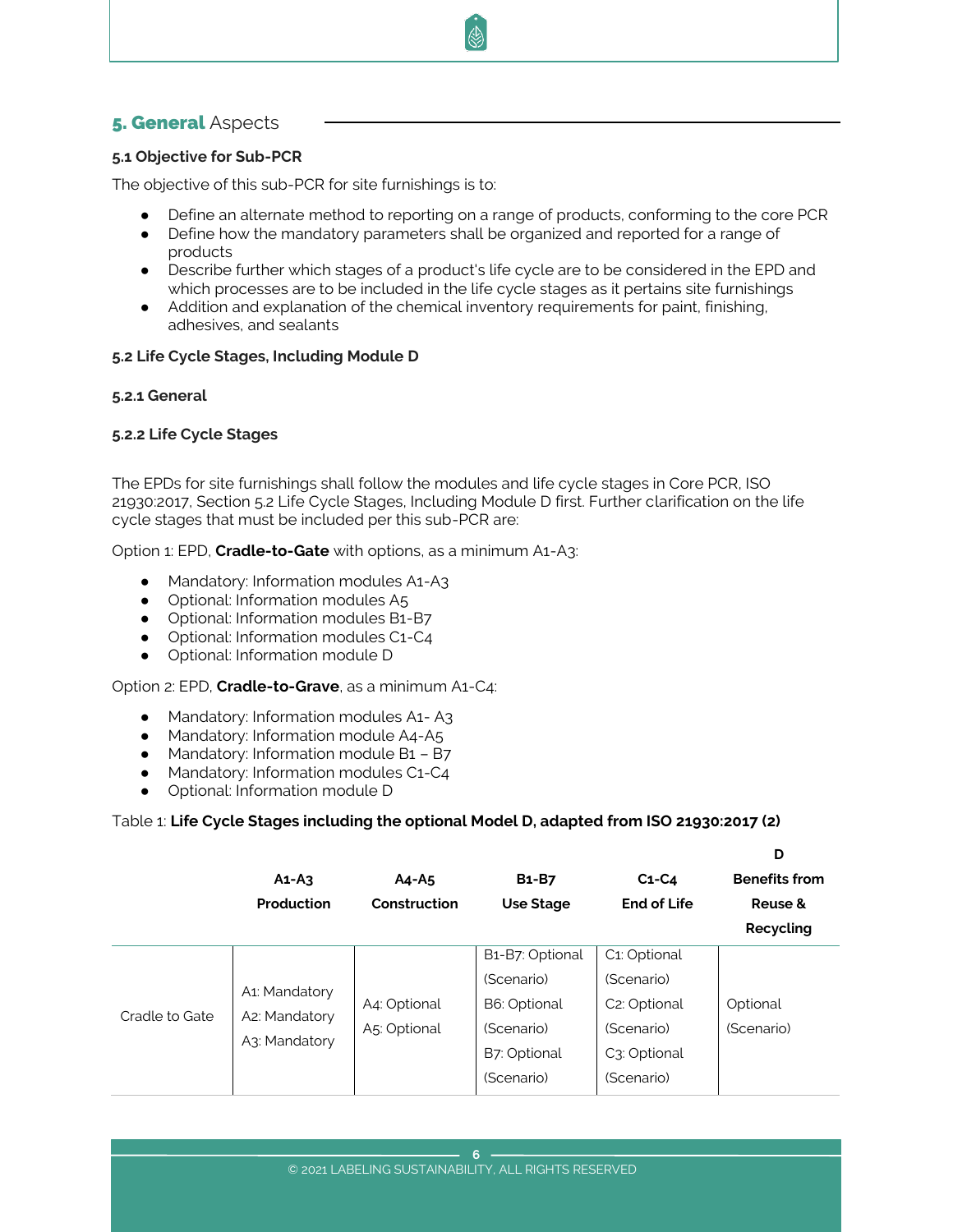| Cradle to Grave | A1: Mandatory<br>A2: Mandatory | A4: Mandatory<br>(Scenario)<br>A5: Mandatory | B <sub>1</sub> -B <sub>7</sub> :<br>Mandatory<br>(Scenario)<br>B6: Mandatory | C4: Optional<br>(Scenario)<br>C <sub>1</sub> : Mandatory<br>(Scenario)<br>C <sub>2</sub> : Mandatory<br>(Scenario)<br>C3: Mandatory | Optional<br>(Scenario) |
|-----------------|--------------------------------|----------------------------------------------|------------------------------------------------------------------------------|-------------------------------------------------------------------------------------------------------------------------------------|------------------------|
|                 | A3: Mandatory                  | (Scenario)                                   | (Scenario)<br>B7: Mandatory<br>(Scenario)                                    | (Scenario)<br>C4: Mandatory<br>(Scenario)                                                                                           |                        |

The intended application of this sub-product category rule (PCR) is to give guidelines for developing environmental product declarations (EPD) for site furnishings, for either a cradle to gate with options or a cradle to grave EPD. The core rules valid for all construction products are given in standard ISO 21930:2017, shall be the primary governing standard, and be followed in addition to the items listed in this document. The complete list of information required by ISO 21930:2017 will not be repeated in its entirety in this sub-PCR but shall be referenced as necessary. The EPD preparer shall be liable for understanding and performing all requirements of the core PCR in addition to the requirements listed in this document. Further descriptions of the life cycle stages are covered in the Section defining the System Boundaries.

#### <span id="page-7-0"></span>**5.2.3 Scenario Use**

The use of scenarios in Cradle to Grave EPDs allows manufacturers to be rewarded for their efforts beyond their supply chain and manufacturing processes. ISO 21930:2017 provides two specific examples of where scenarios that can assist a manufacturer in detailing their advantages to the overall construction project.

Example 1: A "scenario could be based, for example, on a specific instance (e.g., transport from the factory to a particular location using the most common vehicle type to determine transport impacts), on the average installation using the average transport distance and mode for the product assessed or the assessment of 100 km of typical transport."

Example 2: "Upstream products can be used as input for other construction products. In such cases, an upstream manufacturer (e.g. of a coating) could deliver useful information for the life cycle stages of the final product by providing a scenario for the maintenance of a coating, which the downstream construction product manufacturer could use within their EPD for the downstream product's maintenance scenario. Alternatively, the upstream manufacturer could choose to provide only the production stage data for the coating." (2)

#### <span id="page-7-1"></span>**5.3 Grouping Similar Products in a Range**

The range of products as an acceptable reporting method for this PCR is detailed in the Product Description. This is different from an average EPD, where one "typical" product is modeled and represents all variations within 10% of it. By performing a realistic range for modeling hundreds of combinations of a piece of furniture also allows for longevity of the EPD by keeping up with the design aesthetic and customizing furniture. For the future options to be included in this EPD, they must appear on the list of features considered when creating the low and high options. The lowest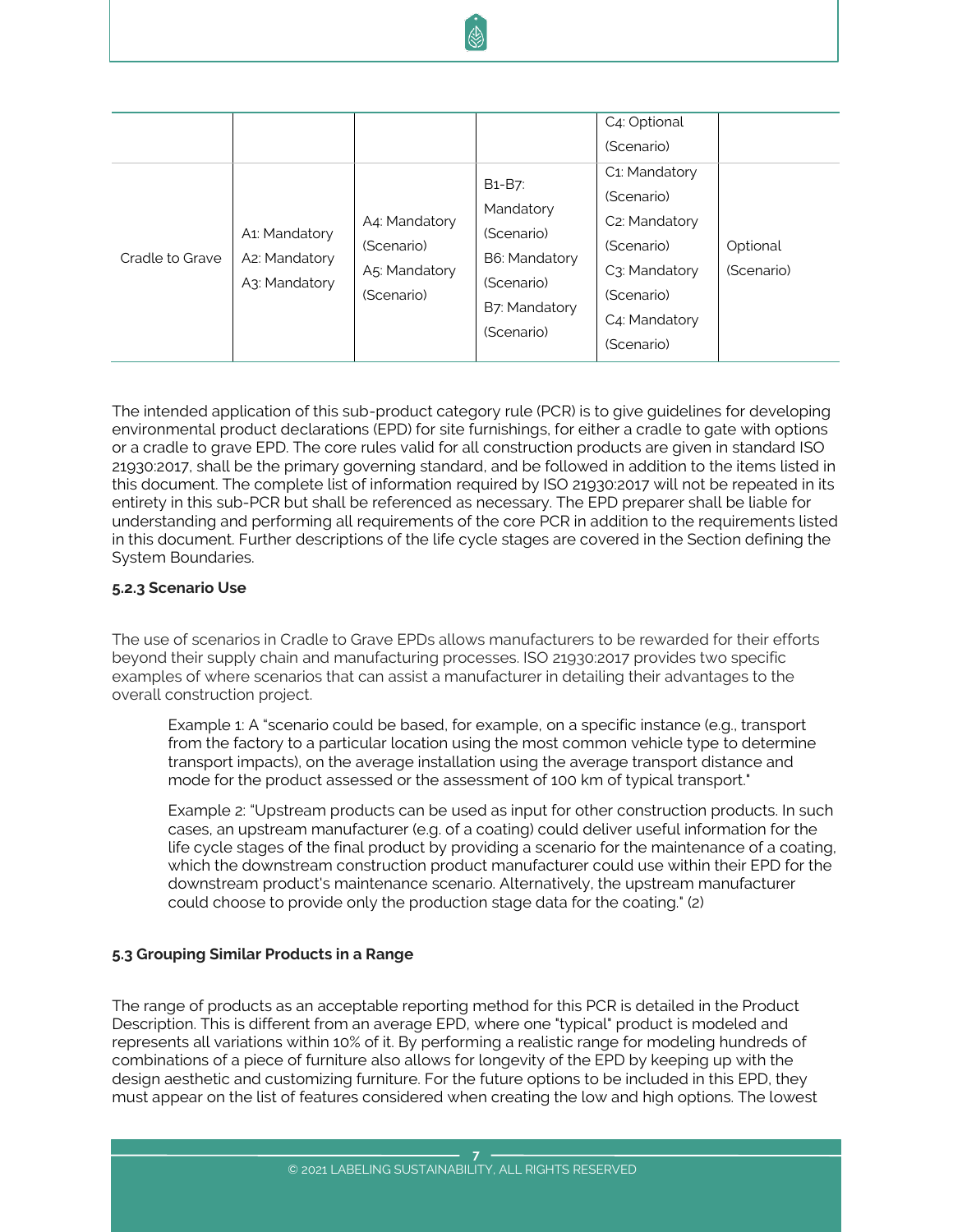

Similar products that vary less than 10% between models due to finished or mounting options can be included together but shall be noted. According to the Primary PCR, ISO 21930:2017

"Products can be considered similar based on materials, manufacturing or function, as relevant to the product category." (2)

An example of similar products may be that a bike rack comes in different mounting options, all within 10% of each other. In this case, the EPD would simply note the types of mounting options covered in that product in the description. Similar options should be part of the same series or a group of series, with product design being the only real difference between them. Suppose two products are not in the same series group, as determined in the manufacturer's literature, and do not contain the same material components within 10%. In that case, they cannot be included in the product range. An example of products that cannot be combined would be two different seating products, one composed of wood and one made of HPDE, that are not in the same manufacturerdetermined series.

#### <span id="page-8-0"></span>**5.4 EPDs for Commercial Projects, New Construction, Renovation, Existing Sites**

This sub-PCR applies to Site furnishings as defined by their MasterFormat section described above. The product description for each category shall include the name of the product, product manufacturer and/or model number, a general description, a picture of the main product, and classification of the product by MasterFormat number. In addition to these requirements for each product or range of products listed, the following information must be included as outlined in standard architectural specifications. These descriptions include:

a) The product dimensions. This shall also include the options. For example, a bench shall be described as  $\overline{a}$  inches long  $x - \overline{b}$  inches deep,  $\overline{a}$  inches high at seat, and  $\overline{a}$   $\overline{a}$  inch high backrest.

- b) Primary material composition such as wood, metal, etc.
- c) Available finished and colors

A range can be used in the instance where a product can have hundreds of possible combinations due to size and options. In this case, a "low," "high," and an average of the products shall be reported. To accomplish this, the preparer must model a "low" option, by weight and level of product features, that could be described as the lowest base model the manufacturer would produce. The "high" option, by weight and level of features, shall be modeled to include the most prominent dimension with a reasonable number of options that could be purchased as part of that model. The "high" option represents the worst-case scenario. The combination of the two should represent the total product with all its variations. This is discussed further in Section 7.1.1 detailing Product Boundaries. For the product description of the ranges, each "high" option must include a list of all the available features or options covered in that range. This list shall be referenced in the final report but can be placed in an Appendix.

# <span id="page-8-1"></span>**5.5 Comparability of EPDs for Commercial Projects, New Construction, Renovation, and Existing Sites**

Comparison of the environmental impacts using EPD information shall be based on the product's ability to serve a function over a specified amount of time. It shall consider the complete life cycle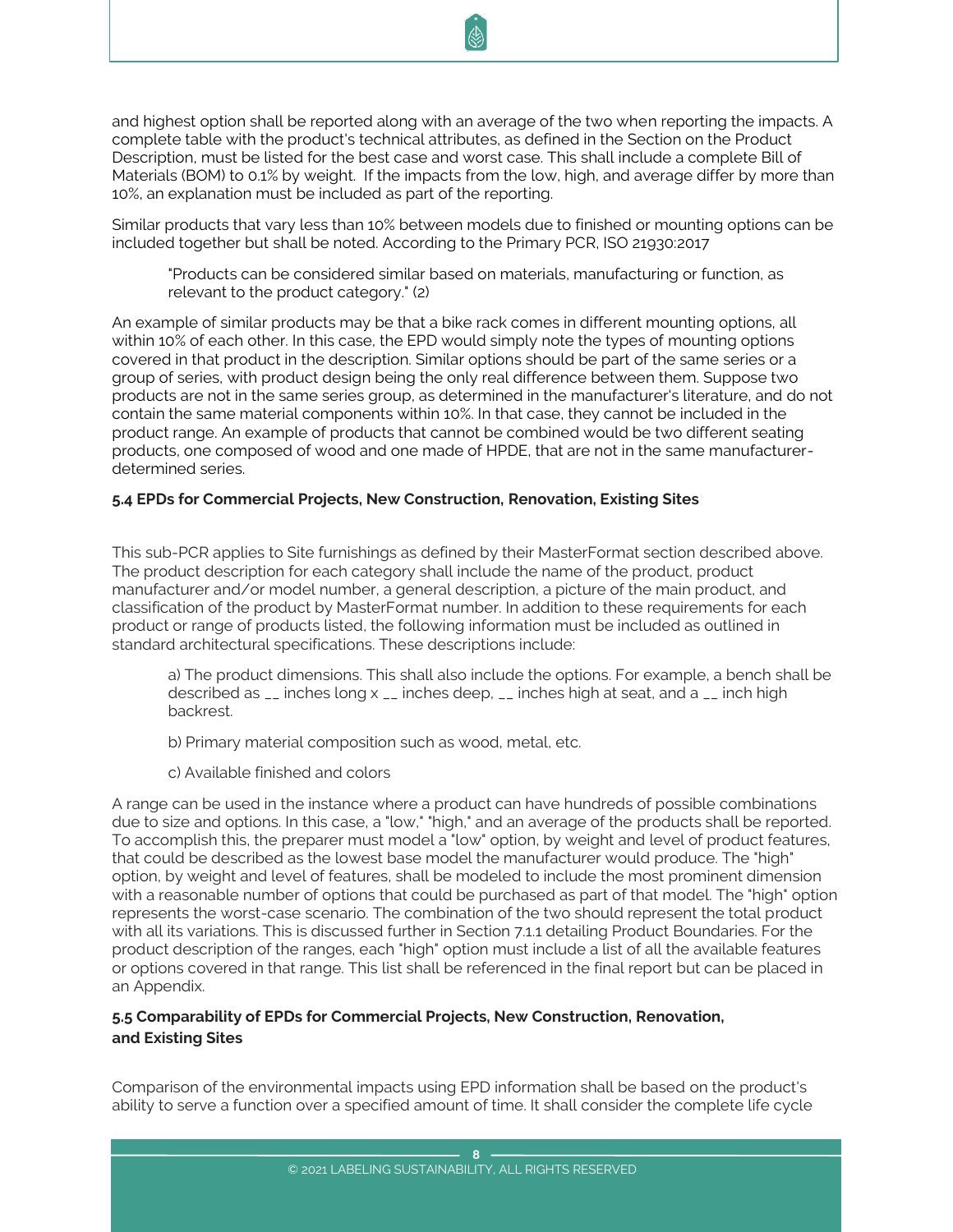from cradle to grave or cradle-to-gate depending on the scope of the EPDs. Only EPDs with the same scope could be comparable. For comparability, EPDs of different products must be developed using the LCA software and have the same reference year for all primary information.

#### <span id="page-9-0"></span>**5.6 Documentation**

All documentation shall be required per the core PCR, ISO 21930:2017 with the addition of a chemical inventory schedule for paints, finishes, adhesives, and sealants used on the products and/or product rages.

A chemical schedule of hazardous materials and substances shall be included in the EPD report. The general cut-off rules do not apply to such substances. This includes paints, finishes, adhesives, and sealants. The EPD shall consist of a chemical schedule of all paints, finishes, adhesives, and sealants used on the product rages, whether they appear in the LCA product model or not. Substances shall be listed by name, Chemical Abstract Registry Numbers (CAS RN), and hazard category according to the GreenScreen methodology. The finish schedule shall be completed to 0.1%, or 1,000 ppm whenever possible. When finishing manufacturers do not release additional data beyond the Safety Data Sheet (SDS), the SDS level of information shall be used. Still, the entry shall contain a note stating the limited threshold level. The SDS Level reporting of all paints, finishes, adhesives, and sealants is the minimum the EPD shall report on for the products covered in the ranges established in the Product Description, Section 2. The two tables below are examples of reporting the two types of chemical inventories.

| <b>High-Performance Coating (Acrylic)</b>                                  |                                                       |        |               |  |  |  |  |  |
|----------------------------------------------------------------------------|-------------------------------------------------------|--------|---------------|--|--|--|--|--|
| <b>Substance</b>                                                           | % Composition<br><b>Hazard Score</b><br><b>CAS RN</b> |        |               |  |  |  |  |  |
| water                                                                      | 7732-18-5                                             | 45.16% | $BM-4$        |  |  |  |  |  |
| 2-Propenoic acid, polymer<br>with butyl 2-propenoate and<br>ethenylbenzene | 25586-20-3                                            | 15.40% | LT-UNK        |  |  |  |  |  |
| <b>Titanium Dioxide</b>                                                    | 13463-67-7                                            | 14.37% | $LT-1$        |  |  |  |  |  |
| Limestone                                                                  | 1317-65-3                                             | 10.30% | LT-UNK        |  |  |  |  |  |
| Zinc Phosphate                                                             | 7779-90-0                                             | 5.30%  | $I$ T-P1      |  |  |  |  |  |
| Kaolin                                                                     | 1332-58-7                                             | 3.59%  | <b>LT-UNK</b> |  |  |  |  |  |
| Hexanol                                                                    | 25265-77-4                                            | 2.57%  | LT-UNK        |  |  |  |  |  |
| Diethylene glycol mono-n-<br>butyl ether                                   | $112 - 34 - 5$                                        | 1.03%  | $LT-P1$       |  |  |  |  |  |

#### Table 3: **Example Chemical Inventory, .1%**

#### **Example Chemical Inventory, .1%**

**9**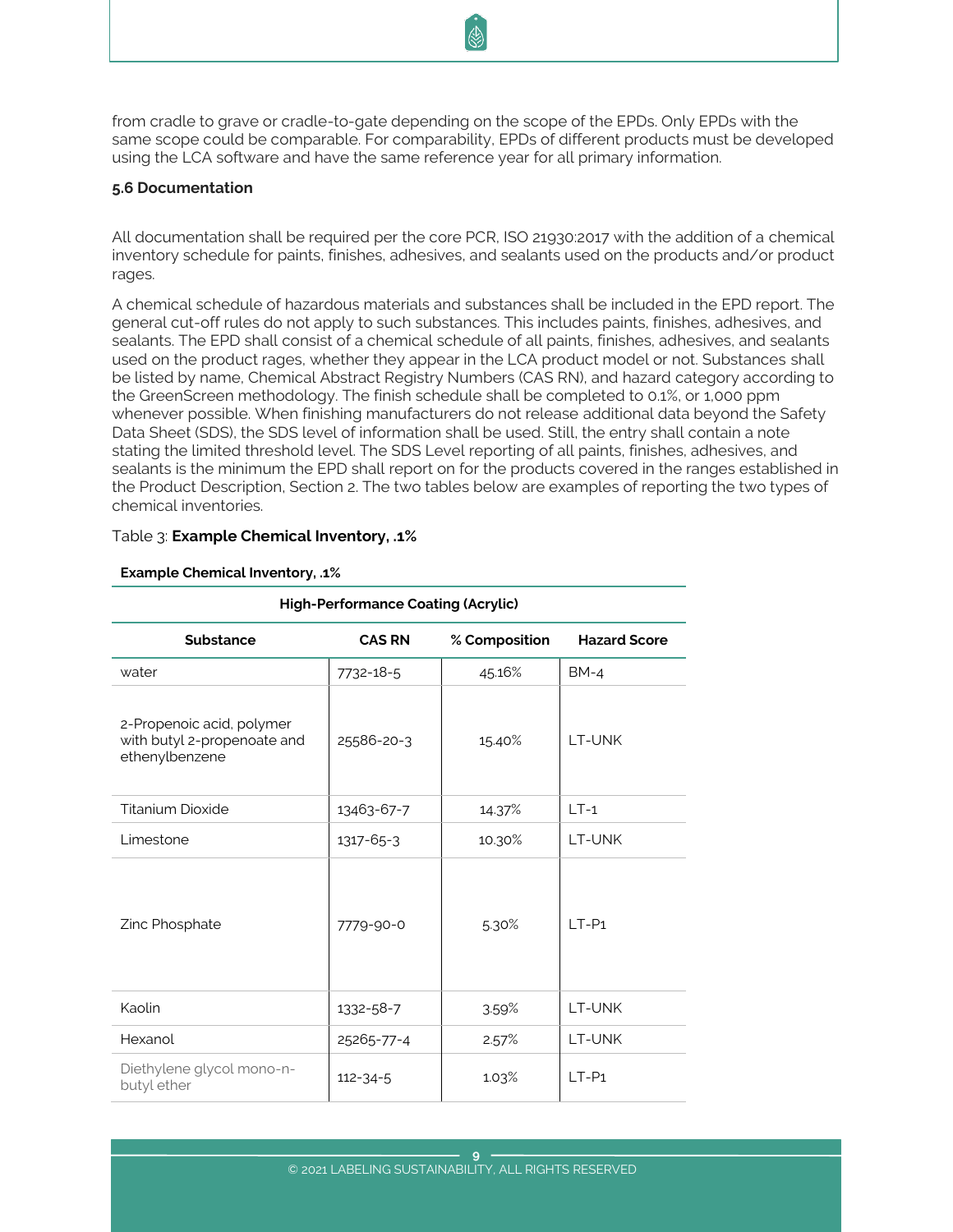

| Silicon Dioxide                           | 7631-86-9  | 1.03% | $BM-1$  |
|-------------------------------------------|------------|-------|---------|
| Benzophenone                              | 119-61-9   | 0.51% | $\_T-1$ |
| Polyethylene glycol nonyl<br>phenyl ether | 9016-45-9  | 0.51% | $LT-1$  |
| Kathon 886                                | 55965-84-9 | 0.44% | I T-P1  |

This Coating is used in the following products:

#### Table 4: **Example Chemical Inventory, SDS Level**

#### **Example of a Chemical Inventory, SDS Level**

| <b>Water-Based Contact Adhesive</b>                     |               |               |                     |  |  |
|---------------------------------------------------------|---------------|---------------|---------------------|--|--|
| <b>Substance</b>                                        | <b>CAS RN</b> | % Composition | <b>Hazard Score</b> |  |  |
| Water                                                   | 7732-18-5     | 40-50%        | $BM-4$              |  |  |
| Polychloroprene                                         | 9010-98-4     | $30 - 40%$    | LT-UNK              |  |  |
| Resin Dispersion                                        | Not Available | 20-40%        | Unknown             |  |  |
| Zinc Oxide                                              | 1314-13-2     | $1 - 3%$      | $BM-1$              |  |  |
| Resin Acid & Rosin Acid in<br>Sodium and potassium form | Not Available | <5%           | Unknown             |  |  |

<span id="page-10-0"></span>This is based on the SDS provided by the manufacturer. No additional information is available. This adhesive is used in the following products:

# **6. Product Category Rules For LCA**

As per the core PCR, 21930:2017.

#### <span id="page-10-1"></span>**6.1 Product Category Definition**

This Sub Product Category Rule (Sub PCR) shall be explicitly used to prepare Type III Environmental Product Declarations (EPDs) for site furnishings as categorized by the Construction Specifications Institute (CSI) MasterFormat section 323300. Examples of the types of site furniture covered by this Section are detailed as subcategories: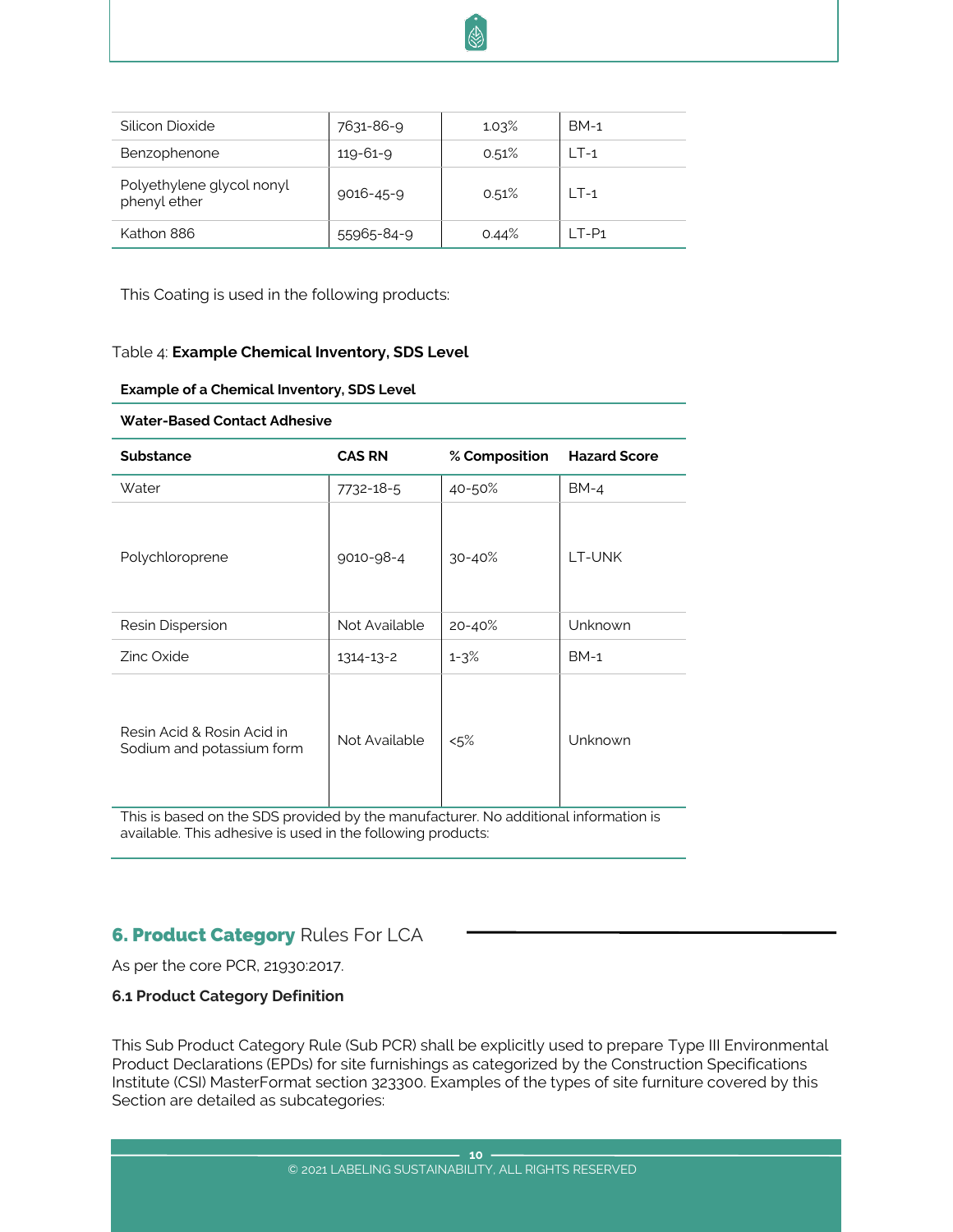32 33 13 Site Bicycle Racks 32 22 14 Site Bicycle Lockers 32 33 23 Site Trash and Litter Receptacles 32 33 33 Site Manufactured Planters 32 33 43 Site Seating and Tables 32 33 43 13 Site Seating 32 33 43 53 Site Tables

#### <span id="page-11-0"></span>**6.2 Correlation between core PCR and subcategory PCR**

As per ISO 21930:2017.

#### <span id="page-11-1"></span>**6.3 Subcategory PCR**

This document, Sub Product Category Rule for Site Furnishings, CSI MasterFormat, Section 323300, Version 1.0, October 2021, shall be a subcategory PCR to ISO 201930:2017.

# <span id="page-11-3"></span><span id="page-11-2"></span>7. PCR for LCA

#### <span id="page-11-4"></span>**7.1 Methodological framework**

#### **7.1.1 Overarching principles for LCA modeling and calculation**

As per the core PCR, ISO 21930:2017

#### <span id="page-11-5"></span>**7.1.2 Functional Unit/ 7.1.3 Declared Unit**

The declared unit shall be one (1) item as it appears on a customer invoice. The following are acceptable declared units following this PCR:

One (1) Bicycle Rack One (1) Bicycle Locker One (1) Trash and Litter Receptacle One (1) Manufactured Planter One (1) Site Seating Unit One (1) Site Table

The functional unit shall include the declared unit, then specify the item's intended use and its reference service life when performing a cradle to grave life cycle analysis. An example of this might include: One bike rack for exterior bicycle storage, include any repair, refurbishment, or replacement of replaceable components over a required service life of 50 years. A cradle to gate declared unit is simply One (1) bike rack for exterior bicycle storage.

#### <span id="page-11-6"></span>**7.1.3 Requirements for the use of RSL**

As per the Core PCR ISO 21930:2017, Section 7.1.4 with additional clarifications.

The following shall be used as the Reference Service Life (RSF) for the site furnishings covered by MasterFormat 323300:

- 32 33 13 Site Bicycle Racks- 50 years
- 32 22 14 Site Bicycle Lockers-15 years

**11**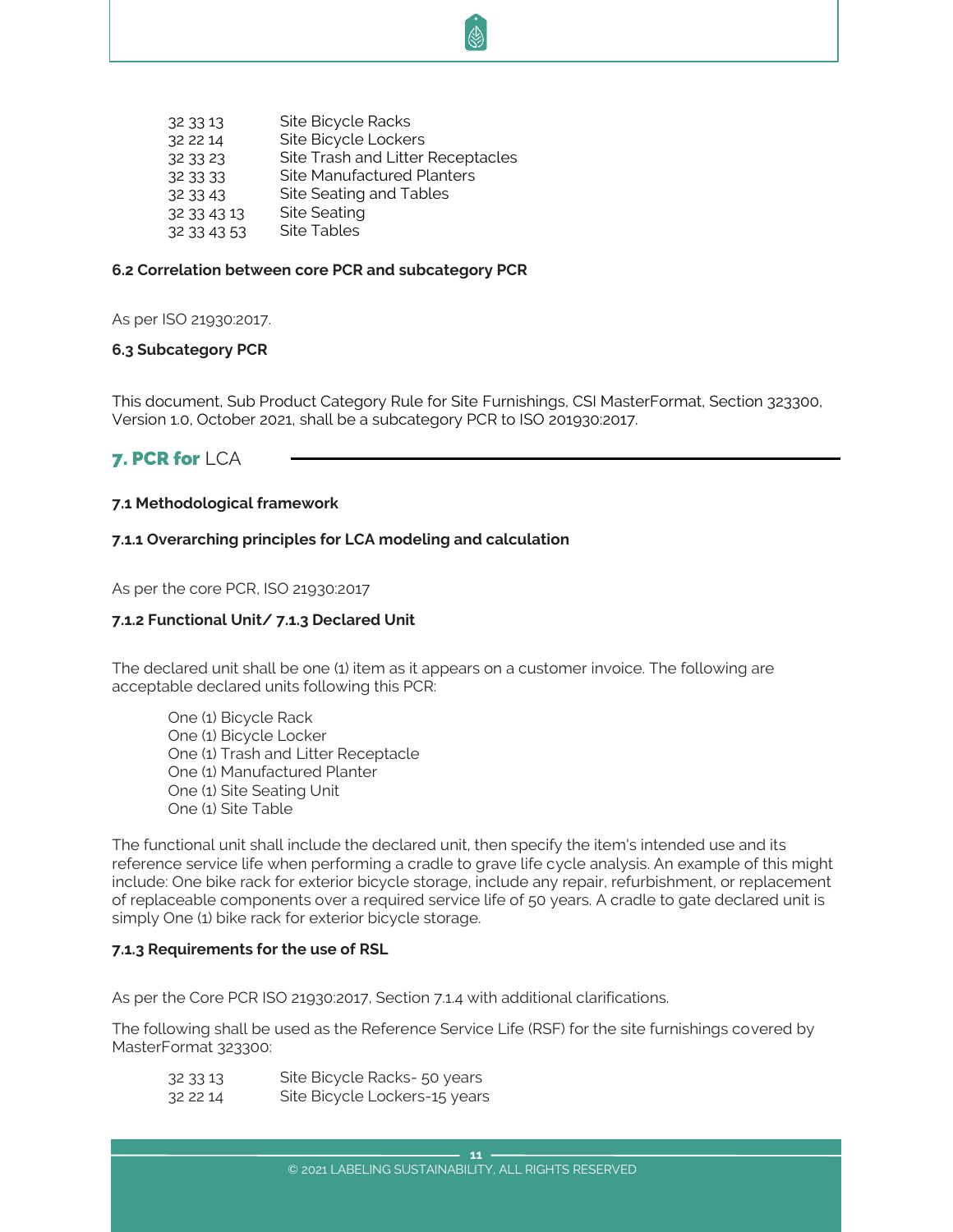- 32 33 23 Site Trash and Litter Receptacles- 50 years
- 32 33 33 Site Manufactured Planters- 50 years
- 32 33 43 Site Seating and Tables-15 years, except for benches, 50 years (3; 4)

Any differing Reference Service Values used due to differences in material composition shall be reported along with an explanation for the change.

#### **7.1.4 System boundary with nature**

As per Core PCR ISO 21930:2017, Section 7.1.5. No additional requirements.

#### <span id="page-12-0"></span>**7.1.5 System boundary between products systems**

As per Core PCR ISO 21930:2017, Section 7.1.6. No additional requirements.

#### <span id="page-12-1"></span>**7.1.6 System boundaries and technical information for scenarios**

System boundaries are a set of criteria specifying which unit processes are part of a product system. The entire life cycle shall be covered from cradle to gate or cradle to grave. Production of capital goods, infrastructure, and personnel-related activities shall be excluded. The underlying LCA report shall detail the system boundaries and include a description of the life cycle stages for the product under study. Below is a summary list of the description for each life cycle stage. For a more detailed list of these stages, reference ISO 21930, 7.1.7 System boundaries and technical information. System boundaries shall be displayed on the EPD in graphic form to help the reader understand the stages and include them in each.

#### <span id="page-12-2"></span>**A1-A3 Stages**

The production stage includes the following three modules A1 to A3:

- A1, extraction and upstream processing/production;
- A2, transport to manufacturing facility;
- A3, manufacturing.

#### <span id="page-12-3"></span>**A3 and A4 Stages**

The construction stage includes the following two information modules A4 and A5:

A4, transport to the construction site; A5, installation of the product.

Note that any material losses during the installation phase and waste process of the packaging materials used during shipment shall be included in the installation phase.

#### <span id="page-12-4"></span>**B1-B5 Stages Related to Use**

The use stage of the construction works includes the following five information modules:

B1, use or application of the installed product;

B2, maintenance;

B<sub>3</sub>, repair;

- B4, replacement;
- B5, refurbishment.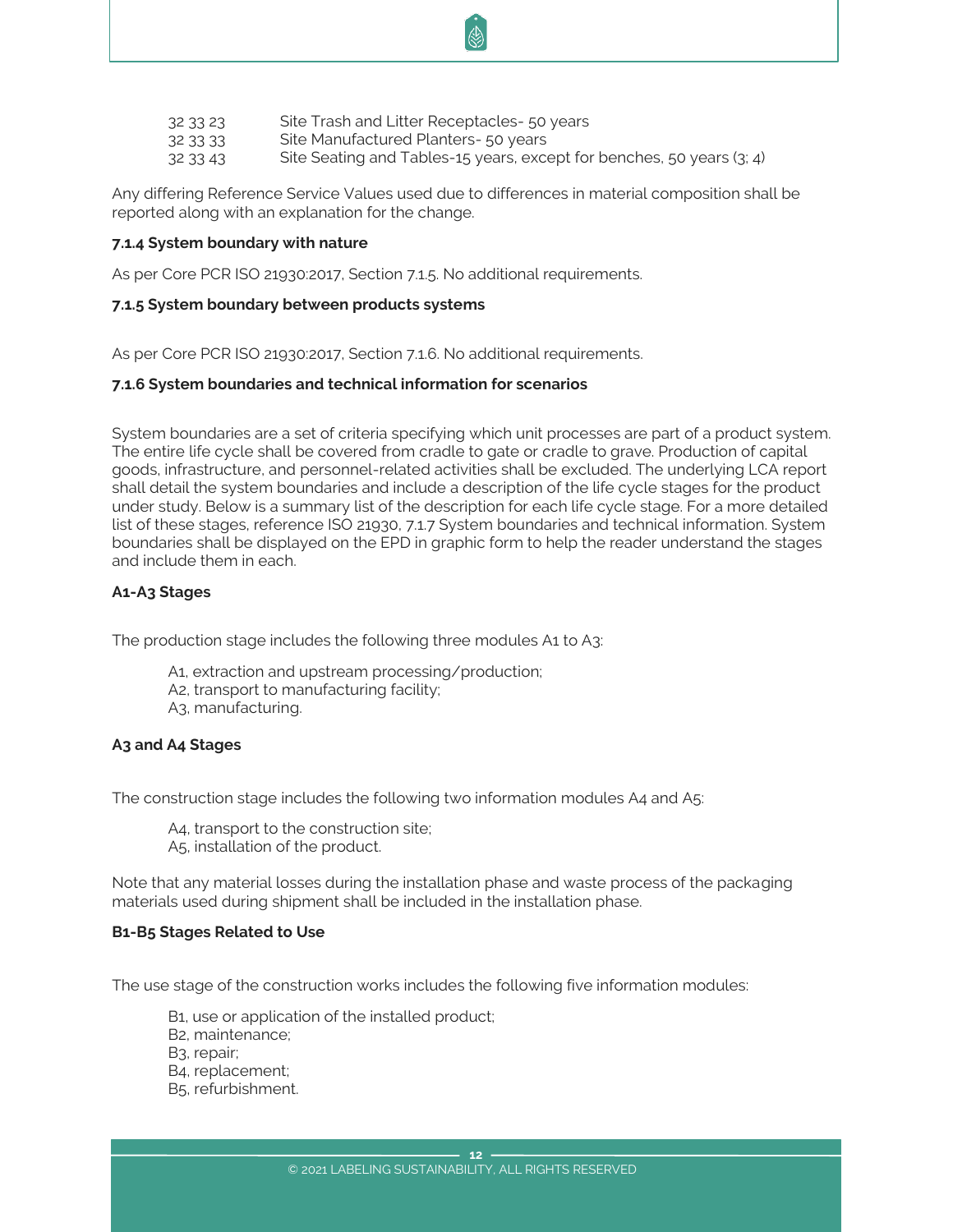

Clarification of the types of information required for each life cycle stage is as follows. The maintenance phase, B2, includes energy and water use in cleaning and recommended repainting during the Reference Service Life (RSL). Stage B3, repair, includes repairs during the RSL if any are deemed typical. Stage B4, replacement, includes recommended component or assembly replacement during the RSL if any are considered standard. Component means a part of the whole assembly and not just the product itself. Assembly is the entire product made up of all the components. Stage B5, refurbishment, shall be included only if that is a typical scenario for the product.

#### <span id="page-13-0"></span>**B6 Stage**

This is the operational energy use of the product, not related to maintenance. This shall be included only if it is relevant.

#### <span id="page-13-1"></span>**B7 Stage**

This is the operational water use of the product, not related to maintenance. This shall be included only if it is relevant.

#### <span id="page-13-2"></span>**C1-C4 Stages**

The end-of-life stage shall include:

- C1, demolition of the furniture;
- C2, transport of the furniture to final waste treatment;
- C3, all activities regarding reuse, recovery, and/or recycling after transportation;

C4, disposal, i.e., waste handling that does not give a useful product (the end-of-waste criteria are fulfilled). Examples include landfilling and incineration without energy recovery.

Only scenarios detailing current plausible practices shall be included for end-of-life stages. "A recycling system is not practical if it includes a reference to a return system for which the logistics have not been established." (2)

#### <span id="page-13-3"></span>**Option D**

Option D is not a life cycle stage, and this sub-PCR offers no additional guidance on its completion. For information on Option D, consult the core PCR, ISO 21930, 7.1.7.6 Benefits and loads beyond the system boundary in optional supplementary module D.

#### <span id="page-13-4"></span>**7.1.8 Criteria for the inclusion and exclusion of inputs and outputs**

As per Core PCR ISO 21930:2017, Section 7.1.8. No additional requirements.

#### <span id="page-13-5"></span>**7.1.9 Selection of data and data quality requirements**

Primary data, for which the manufacturer has operational control, is always preferred when producing an EPD over industry default data. When creating an EPD of site furniture, the preparer shall use primary information whenever possible. The Core PCR ISO 21930 is the standard for data quality in this sub-PCR reporting. This includes using pedigree data quality indicators as described in both the Core PCR, Clause 10 and ISO 14044:2006, 4.2.3.6. Validation of data shall address the following: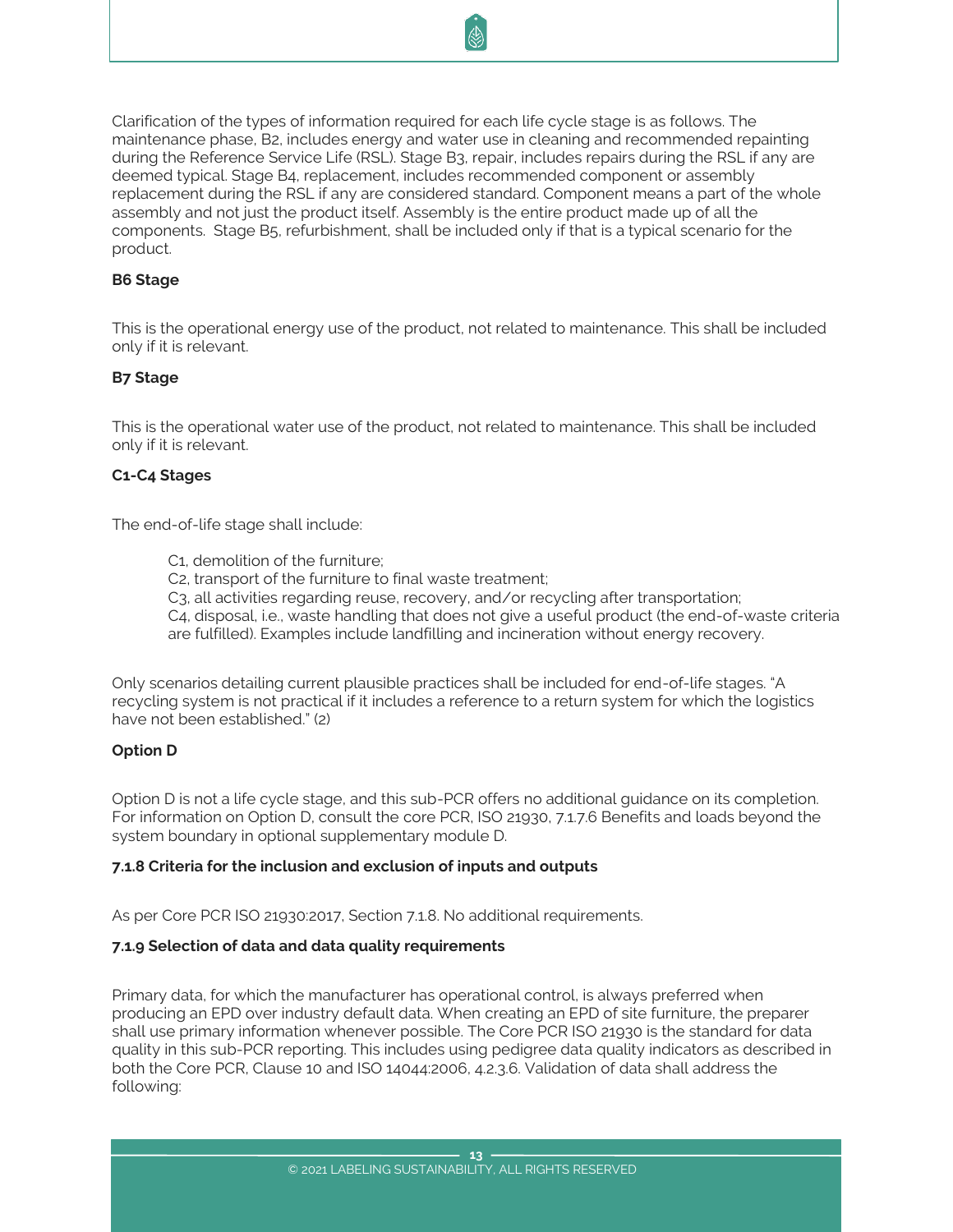- Time-related coverage: age of data and the minimum length of time over which data should be collected;
- Geographical coverage: geographical area from which data for unit processes should be collected;
- **•** Technology coverage: specific technology;
- Precision: measure of the variability of the data values for each data expressed (e.g. variance);
- Completeness: percentage of flow that is measured or estimated;
- Representativeness: qualitative assessment of the degree to which the data set reflects the true population of interest;
- Consistency: qualitative assessment of whether the study methodology is applied uniformly to the various components of the analysis;
- Reproducibility: qualitative assessment of the extent to which information about the methodology and data values would allow an independent practitioner to reproduce the results reported in the study;
- Sources of the data;
- Uncertainty of the information (e.g. assumptions). (ISO 21930:2017, Clause 10 and ISO 14044:2006)

When reporting on a group of similar products, the Average EPD requirements shall be used. The following data quality requirements shall be required for a product range and are cohesive with ISO 21930 for reporting on average products in an EPD. These data quality guidelines include:

1. To avoid errors over which the manufacturer cannot control, an "EPD describing a specific product shall be calculated using specific data for at least the processes over which the manufacturer of the specific product has influence. In addition, generic and proxy data may be used for the processes over which the manufacturer has no influence, for example, processes dealing with the production of input commodities, such as raw material extraction or electricity generation, often referred to as upstream data." An example of secondary upstream data can be the manufacturing and welding of the steel for bike racks. This eliminates the need to obtain energy and resource values from the supplier, which could cause accidental errors in the data quality.

2. When considering the range of the product, multiple suppliers of the same part shall be allocated at the same proportion as they were purchased during the reporting period. For example, if a steel part can come from two different manufacturers based on availability, the proportion purchased shall determine its contribution to the sum. For instance, steel part one was purchased 80% of the time during the reporting year, then 80% of the impact in A1 and A2 is attributed to them. Supplier two has the remaining 20% of the impact.

3. Each supplier shall be modeled with their regional energy and resource impacts as detailed as the LCA software shall allow. For example, suppose one supplier is in the SE USA, and one is in the NE USA. In that case, the energy shall be adjusted within the database to reflect their location whenever possible processes covering Global (GLO) and Rest of World (RoW) shall be avoided whenever possible.

The table below, from ISO 21930, 7.1.9 Selection of data and data quality requirements, depicts the use of generic and specific data in the LCA modeling of site furnishings. (2)

#### Table 2: **Data Requirements by Module**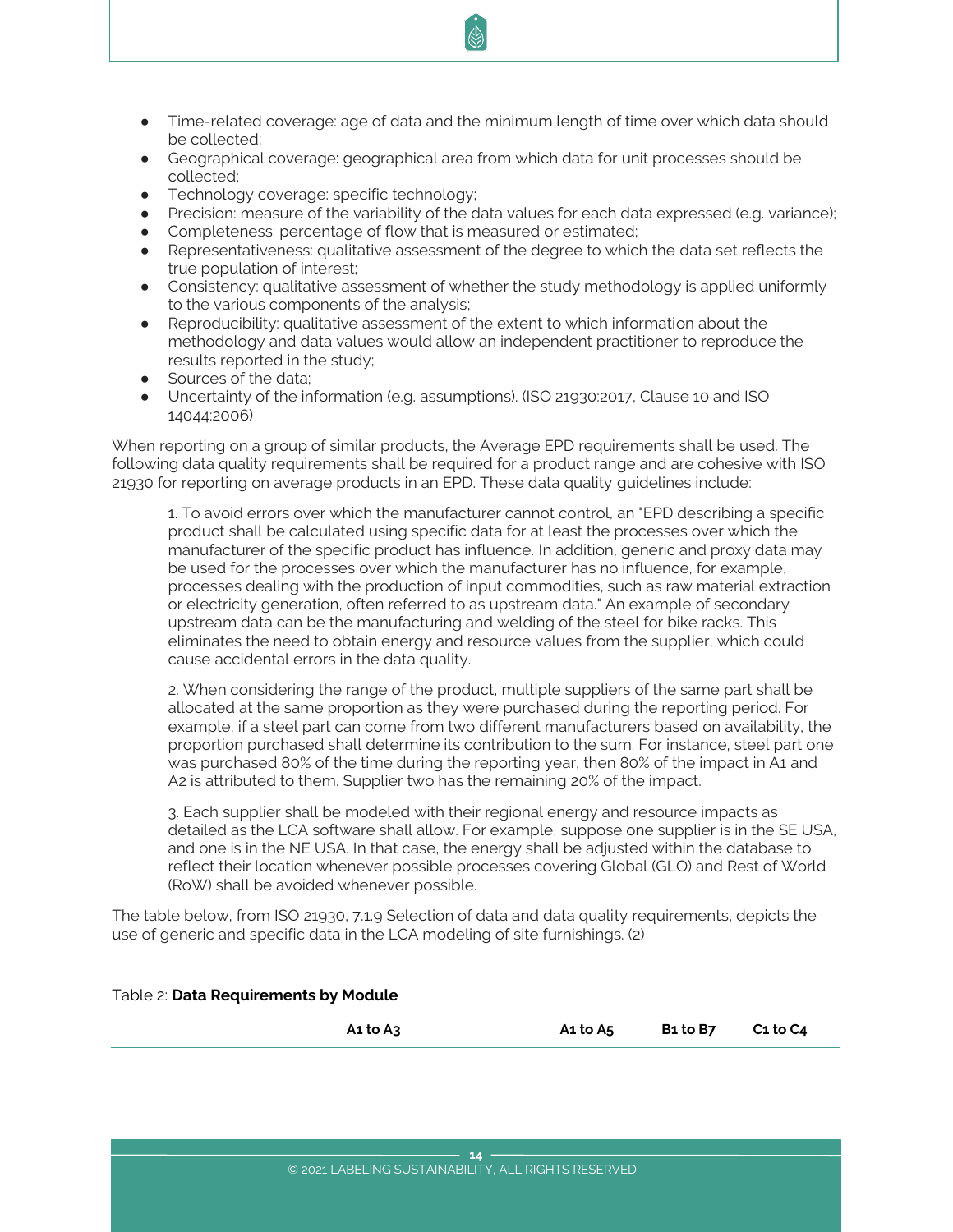

| Modules                | Raw material<br>extraction &<br>processing                                                                                                             | Product manufacturing                                                                                                                                                                                                                                                                    | Installation<br>Use<br>processes<br>processes                                                                      |  | End-of-life<br>processes |
|------------------------|--------------------------------------------------------------------------------------------------------------------------------------------------------|------------------------------------------------------------------------------------------------------------------------------------------------------------------------------------------------------------------------------------------------------------------------------------------|--------------------------------------------------------------------------------------------------------------------|--|--------------------------|
| <b>Process</b><br>Type | Supplier upstream<br>processes                                                                                                                         | Manufacturer's processes<br>(primary information)                                                                                                                                                                                                                                        | Downstream processes                                                                                               |  |                          |
| Data Type              | Generic data or EPD of<br>upstream processes or<br>proportion of multiple<br>generic processes<br>allocated by the ratio<br>of components<br>purchased | Manufacturer-specific<br>data for the reporting<br>period for a single<br>manufacturing location or<br>averaged data of multiple<br>locations. In addition, a<br>manufacturer shall report<br>primary information on<br>overall facilities in which<br>they have operational<br>control. | Scenario-based generic data based on<br>technical information and the guidelines<br>of ISO 21930, the primary PCR. |  |                          |

Where possible, allocation should be avoided. If allocation cannot be avoided, mass allocation is preferred.

For additional information on co-products and other types of allocation, see ISO 21930, 7.2.3 Allocation situations.

Mass and energy flows should be included up to 1%. Any materials or components greater than 1%, or 1,000 ppm that is knowingly omitted, shall be justified in the LCA Report and EPD. Cut-off rules shall not be applied to hide data, as per the core PCR ISO 21930 Section 7.1.8.

Scenario use for Modules B1 to B5 shall be consistent with the manufacturer's published data for, but not limited to, cleaning, maintenance, and installation, and repair. References to manufacturerpublished technical sheets shall be mentioned to describe the appropriate scenarios.

# <span id="page-15-0"></span>**7.1.10 Units**

International System of Units (SI units) shall be used for both the LCA and the EPD. Quantities shall be represented with a maximum of three significant figures.

#### <span id="page-15-1"></span>**7.2 Inventory Analysis**

<span id="page-15-2"></span>As per the Core PCR ISO 21930:2017. No additional requirements.

#### **7.3 Impact assessment indicators describing main environmental impacts derived from LCA**

The sub-PCR shall align with the Core PCR ISO 21930:2017, Section 7.3 with the following exceptions. For European-market EPDs or those EPDs that could be used in that market, the characterization method included in the latest edition of EN 15804 shall be used. For EPDs developed and used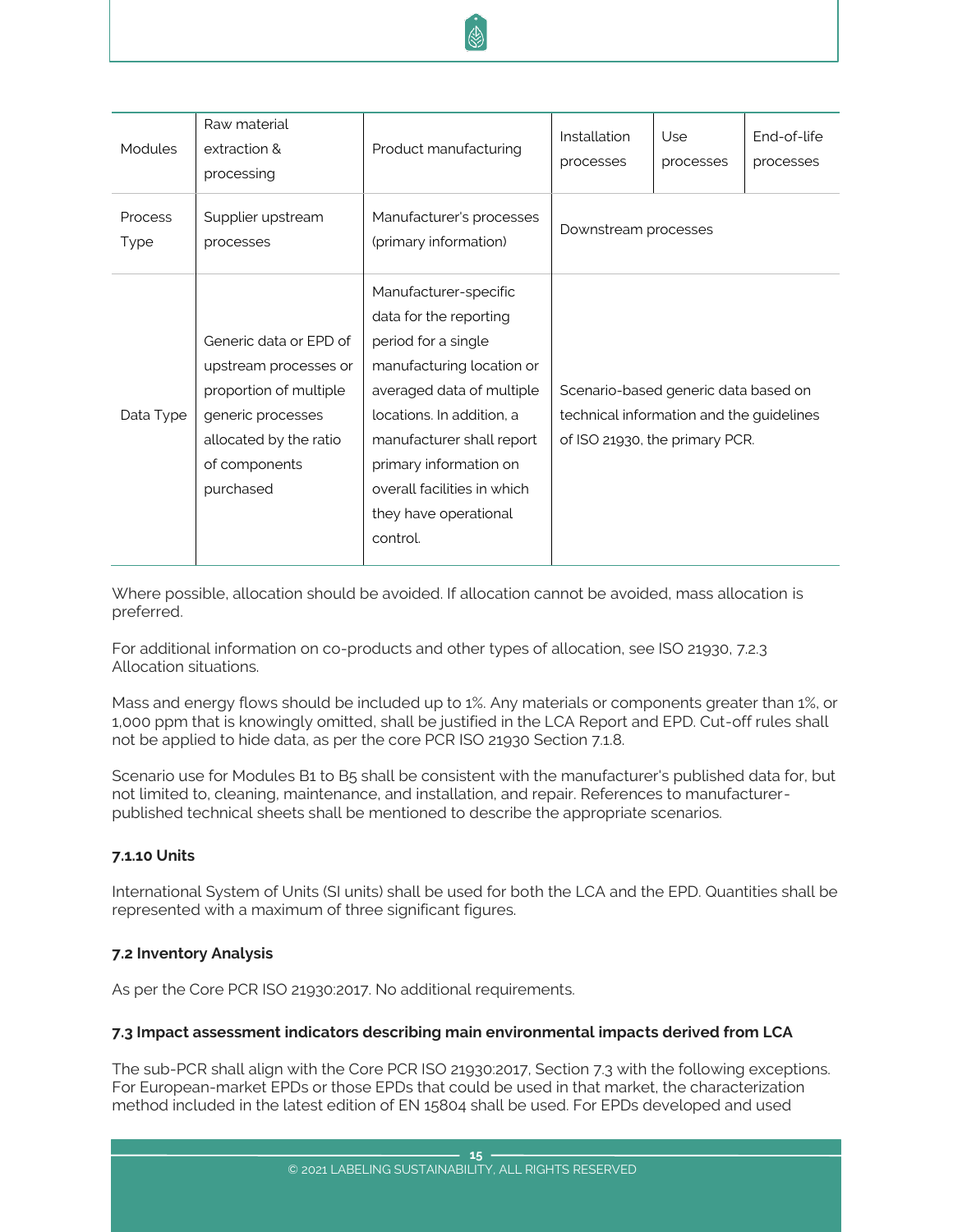outside of the EU market, TRACI can be used instead of the EU preferred methodologies for calculating the following impacts:

- Ozone depletion,
- Climate change,
- Acidification,
- Eutrophication,
- Smog formation,
- Human health impacts, and
- **•** Ecotoxicity.

For all other variations in reported impact methods, the preparer must note the reason for the deviation.

# <span id="page-16-0"></span>**8. Additional Environmental Information**

As per Core PCR ISO 21930:2017. No additional requirements.

# <span id="page-16-1"></span>9. Content of an EPD

As per Core PCR ISO 21930:2017 with the inclusion of the Chemical Inventory tables in the appendix.

# <span id="page-16-2"></span>10. EPD Report

As per Core PCR ISO 21930:2017 with the inclusion of the following document table outlining the specifics of this sub-PCR.

#### **Core PCR**

ISO 201930:2017 *Sustainability in buildings and civil engineering works – Core rules for* 

*environmental product declarations of construction products and services serves as the core Product* 

*Category Rule.*

**Sub-PCR**

Sub Product Category Rule for Site Furnishings, CSI MasterFormat, Section 323300, Version 1.0, October 2021 (valid until October 2026)

Sub-PCR Reviewer:

(Contact Information)

Independent third-party verification of the declaration and data, according to ISO 14025:2006:

Third-Party Verifier:

(Contact information + Signature)

Procedure for follow-up of data during EPD validity involves third-party verifier: ☐ \_Yes ☒ \_No